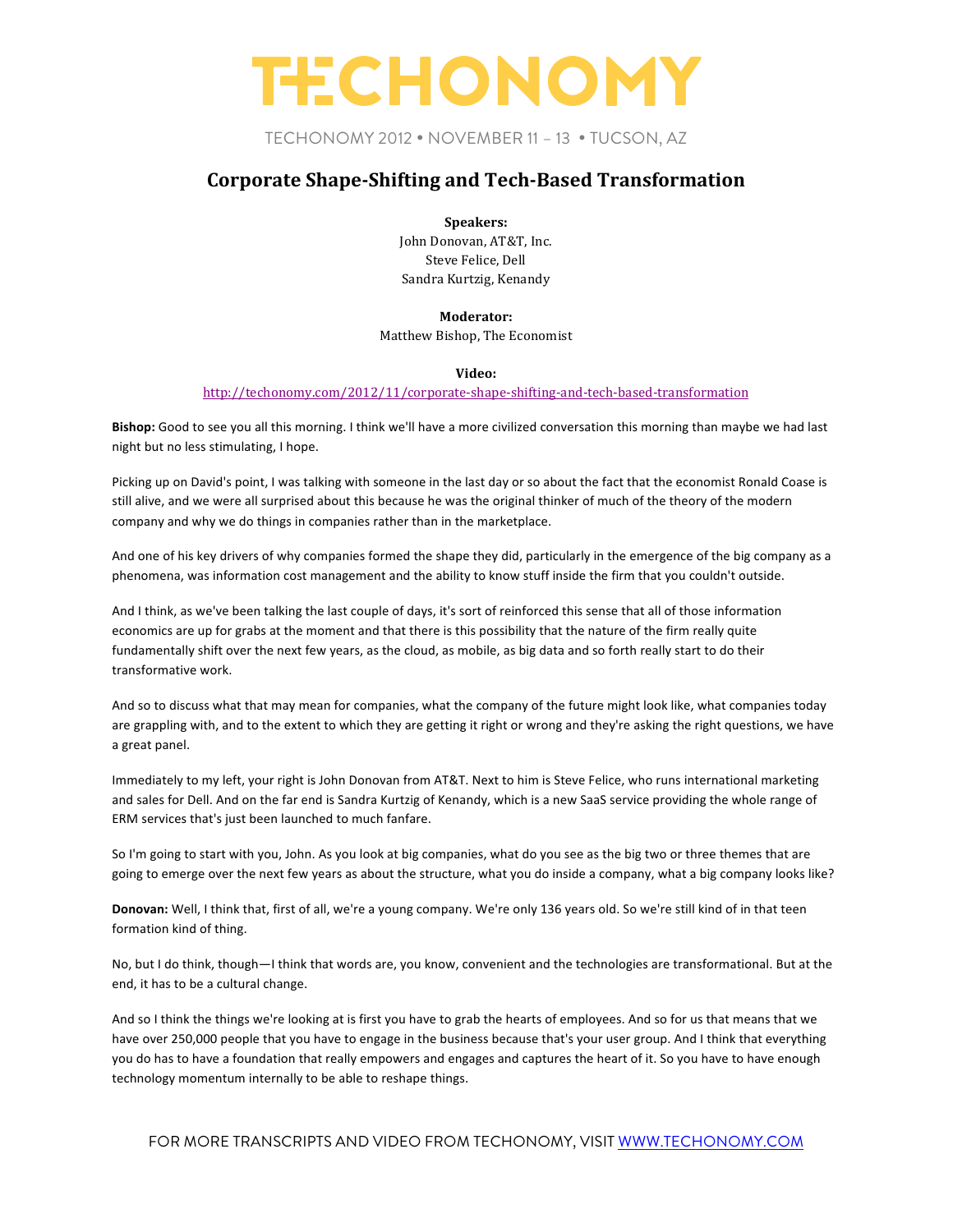### TECHONOMY 2012 • NOVEMBER 11 – 13 • TUCSON, AZ

And then I think externally, as you look at adopting some of these technologies, I don't think it's going to be good enough anymore to build absent the perspective of customers. And so I think we have sort of turned our company around and said we can't look at customers through the eyes of the network. We have to look at the network through the eyes of the customer. And those are fundamentally different ways to architect and construct things.

So from an inside-out to an outside-in and capturing the hearts of employees are a couple of the big sorts of trends we're looking at.

Bishop: So when you talk about that transition from the inside out to the outside in, I mean, give us a couple of examples of how radical a change that is for a company like AT&T.

**Donovan:** Well, let me start. We built a crowd-sourcing site. A couple of years ago, four years ago, when we launched it, we thought if we had 20,000 employees engaged, it would be good. And I always challenge folks to say I think we have the world's biggest-it's hard to prove that. We have 133,000 employees. And we have about 35 percent of those that are active in every quarter, crowd-sourcing and crowd-storming ideas.

We fund them. We put money out there. And the contributors aren't the folks out of the labs. I mean, we have labs that have been around 136 years. And we have eight Nobel Prizes. But we have front-line employees that are giving us some of the best ideas into this idea bank and crowd sourcing. And so when you build your systems this way, you really have to be prepared to get the input from the front-line employees.

So that crowd-sourcing site we have has been an extraordinary success for us. And it's part of a foundation of how we launch services today.

Bishop: Steve, same question to you. And what do you see as the two or three biggest themes over the next few years for the corporates as they think about their structure and their engagement with technology?

Felice: Well, we're a bit younger than you.

**Donovan:** Everybody is.

Felice: We're still in the womb if you're—we've only been around 28 years so it's been quite a change for a company to go from zero to \$60 billion in 28 years.

So I think, you know, when I look at our own company, we're probably a little more embracing of these things or a lot more embracing because it's a leader-led kind of phenomena. So Michael—Michael Dell has been a fan of social media, for example. And, of course, the use of the Internet for many, many years.

When I look at the customers we talk to in large companies, I see really big changes that are going to have to be adopted. And I think they are going to have to come from the CEO.

The use of social media, I believe over 50 percent of larger companies still do not allow access to Facebook or YouTube within their company. That's going to have to change. Not just to retain employees; it's also one of the greatest sources of training and marketing and revenue generation.

So recognizing these kinds of things.

I think organizations are going to flatten. A CEO that doesn't embrace a tool like Chatter is not going to hear from their employee base. So many companies are still very hierarchical and they're going to listen to the level below them that's listening to the level below them, and that isn't going to cut it against a mid-sized company that's rapid and moving and everyone is talking in a flatter fashion.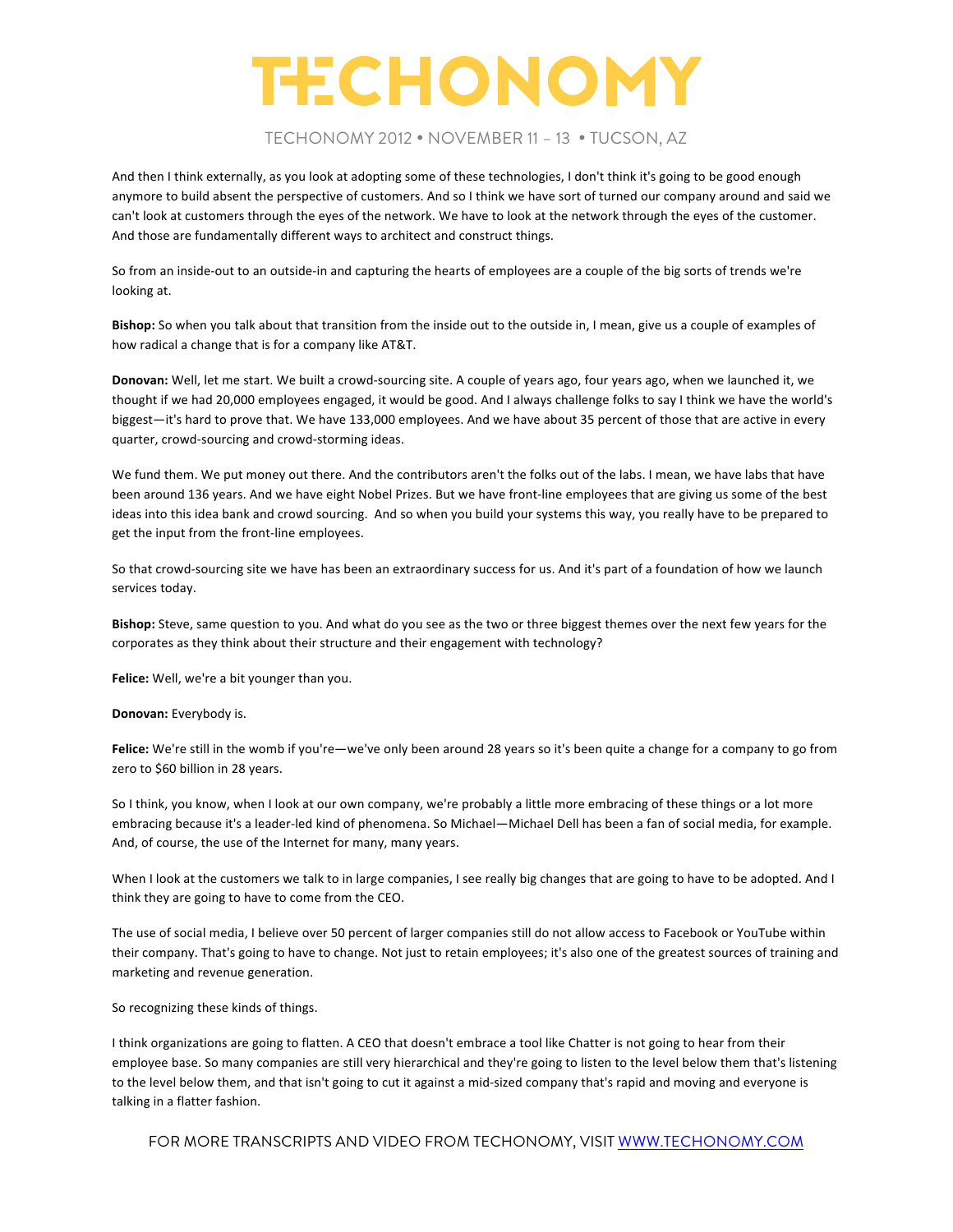### TECHONOMY 2012 • NOVEMBER 11 – 13 • TUCSON, AZ

And I think an embracement and embracing of different workplace behaviors by employees is going to have to change dramatically. People are not going to be working locally. They are going to be working from their home. They're going be working all kinds of hours of the night because that's what they want to do. And they are going to be using tools other than email.

So there's quite a few changes that most companies, when I talk about large companies, still haven't really embraced yet. And it's going to be an evolution.

Bishop: And, Sandra, same to you. I mean, to launch a company like this, you must be persuaded that there are some big changes a foot that are going to play to a SaaS-type company as opposed to an existing traditional firm.

Kurtzig: Well, first of all, a little background. I'm the founder of Kenandy, and we do enterprise software, so we do it from order to cash. So all of the backbone of large corporations, medium-size to large corporations.

So we're obviously the smallest and the youngest. But this is my second rodeo or third rodeo, I guess. And I was the founder of Mass Computer Systems, which a lot of you may know if you are older than, I guess, 30 or 40. I was the author of MANMAN, and we also owned Ingres and NCA and a lot of other companies like that. And I retired a number of years ago and came back to basically do the enterprise software in the cloud.

So I've seen, you know—it's interesting to see the transition. Of course I saw what companies did, and I saw the software that we developed for the enterprise 20 years ago which was very transactional-processing-type software. And I think the gentleman from McKinsey yesterday talked about the changes and evolutions. And now we're—we started Kenandy with the idea of being totally clean sheet of paper, totally native on the cloud, global, social, multilingual, big data and so forth.

And we are now looking and talking to a lot of major companies that are looking at how to make this transition or transformation to using this cloud-based software and what does it mean to their organizations.

And I think what we see is three necessities in a corporation in doing a transformation. One is that the CEO has to be engaged and has to create and set the vision for the company. The second thing is the process. And the third is the culture.

You know, often the CEO of major companies, especially if they are doing very well and their revenues and their earnings are growing, they just keep the status quo. And they are on this train, on the tracks going down. The train is going down the track in a nice orderly way. And, you know, they don't realize that disruptive technologies can very quickly change that route.

And I think that it's been said over the last couple of days that what's happening right now in the technology availability of the cloud, this social applications, over the next five years will be greater and, you know, faster than happened in the last 15 years of the Internet.

So companies who are looking at—thinking that the cloud is going to take a while to really happen are going to be surprised. And if the CEO isn't engaged in really creating a vision for the company that's very near-term rather than a 20-year plan, I think he may be very surprised.

An example of this is that Salesforce—which I think many people think is a leader in the cloud—just had their annual user group, their Dreamforce. And this year they had 90,000 people attend. Last year they had 45,000 people. So in one year, the number of attendees went from 45,000 to 90,000. And it was held in Moscone Center in San Francisco. Two weeks later Oracle had their user group, and I think they had less than 45,000.

So you can just see the transition of people and interest from the old ways of doing things to the new ways.

So the first thing is the CEO has to have a vision for the company. And he has to be able to then look at the processes within the company. And those processes and that software that's out there needs to be agile. It needs to be social. It needs to be very,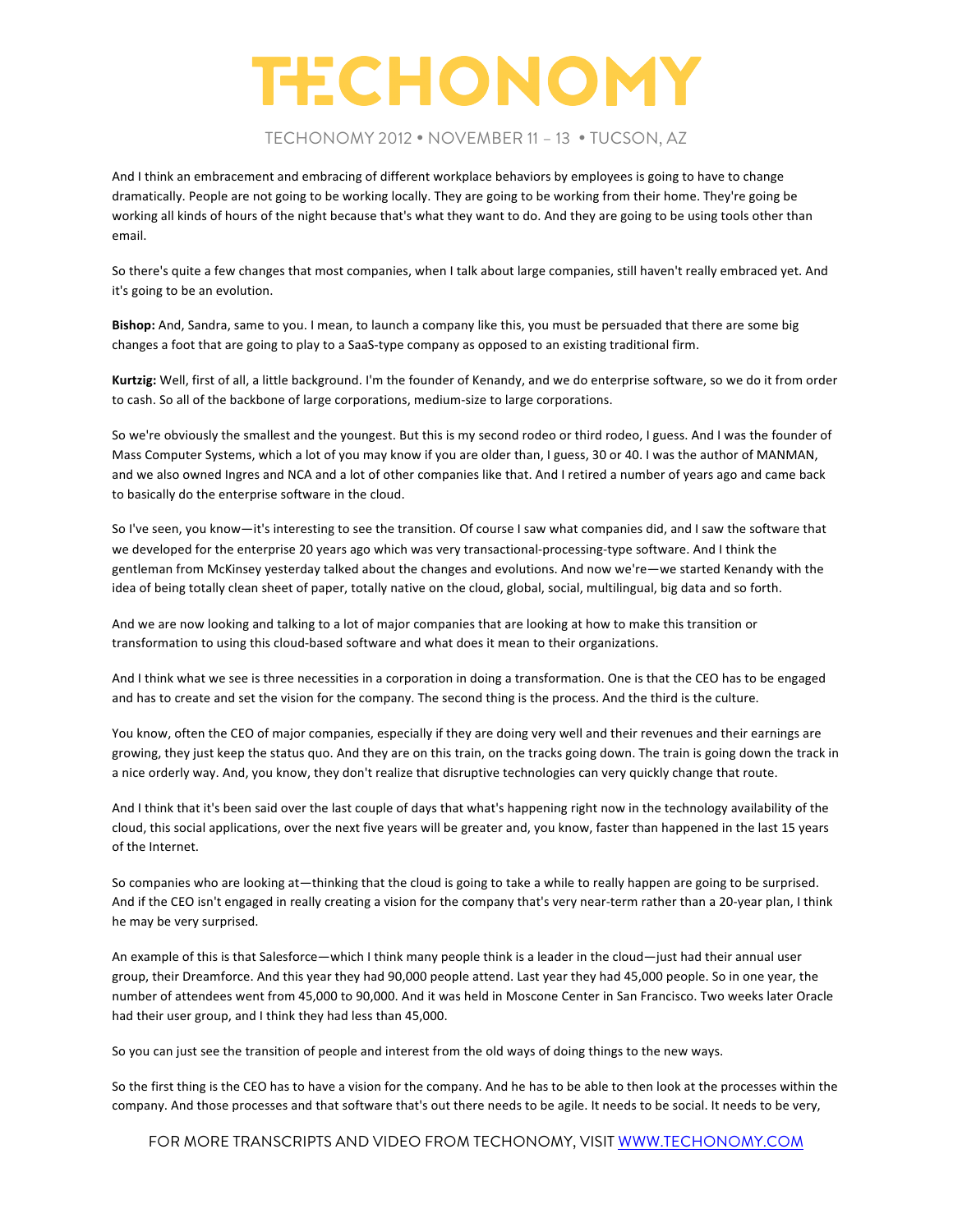### TECHONOMY 2012 • NOVEMBER 11 – 13 • TUCSON, AZ

very easy to use because that's what people need today. It needs to be software that's collaborative. It can't be vertically integrated. 

If you look at the systems, especially in enterprise that are out there now, they are all written 20, 30 years ago, or at least 20, 25 years ago. And they were designed for companies. They were totally vertically integrated, where companies kept everything inside. They manufactured inside and that's how the companies worked.

Today companies are horizontal. They outsource all their manufacturing. I mean, Steve and I were talking last night. Dell is an example. They used to make all their own hardware. Now they manufacture most of it outside. I would suspect that AT&T is in a similar situation.

So how do you collaborate with your suppliers, with your customers and do this in a very, very speedy, efficient decisionmaking way? Because if you don't, your competitors will. And with so much hardware and so much capability becoming, you know, very easy to get and you have to really be able to be quick.

And the third thing is the culture. It is a real transition from those people of the 20 years ago and those new kids and new adults that are coming into the market now. And the people coming into the market now and into the jobs now are all born with a computer. And they expect the software to be easy. And so it's very possible that you need a real total cultural change. And some of the leaders and the people who are the most productive, you know, in the last generation may not be your leaders of tomorrow.

**Bishop:** That's very helpful. It's a way to set this conversation up. It does seem to me we have these, in a way, three generations of corporate structure being reflected on the stage.

#### **Donovan:** Is that on purpose?

**Bishop:** Maybe it was. David is a genius at these things.

Obviously, AT&T was the classic top-down bureaucratic management structure 30 or 40 years ago. And has then gradually, over time, you know, gone through various evolutions. I remember talking to Michael Armstrong at one point when he was running it and shaking the company up. And then Dell for a while was the epitome of the "just in time" sort of delivery system, and the Dell model was very exciting. And then you obviously had to go through significant transitions. And now we have this SaaS model and so forth.

What do you feel we are learning now about what has to be done inside the company and what—you know, actually what stuff can be outside of the barriers? I mean, do we need to have 230,000 employees in any company going forward in this world? Or can you really shrink it down to the core elements and more or less put everything else outside the business nowadays?

**Donovan:** Well, I think that naturally there are going to be things that are going to move quicker than others, and I don't think you ever solve any problem by a student-body right or left kind of pivot. I do think what you have to do is look for the opportunities, build your wins, build the things.

I mean, internally, I tell people, look, the only relevant architecture is cloud and mobile broadband, you know. We have tens of billions of dollars of revenue in other areas. Companies aren't going to pivot overnight. So a future relevance is a shining star for folks to say how do I integrate into mobile? How do I make this, you know, cloud-based? And then we have a bunch of folks that are architecting massive shifts of, you know, mainframe applications that are decades old into a cloud environment. And that's not easy. That takes years to do. And it's not startup kind of work.

And so you blend these things together. And I think it's going to be—the trick is that it's interesting to talk about the technology pivots, but they're more about evolution than they are revolution. And I think revolution in a big company is evolution that hits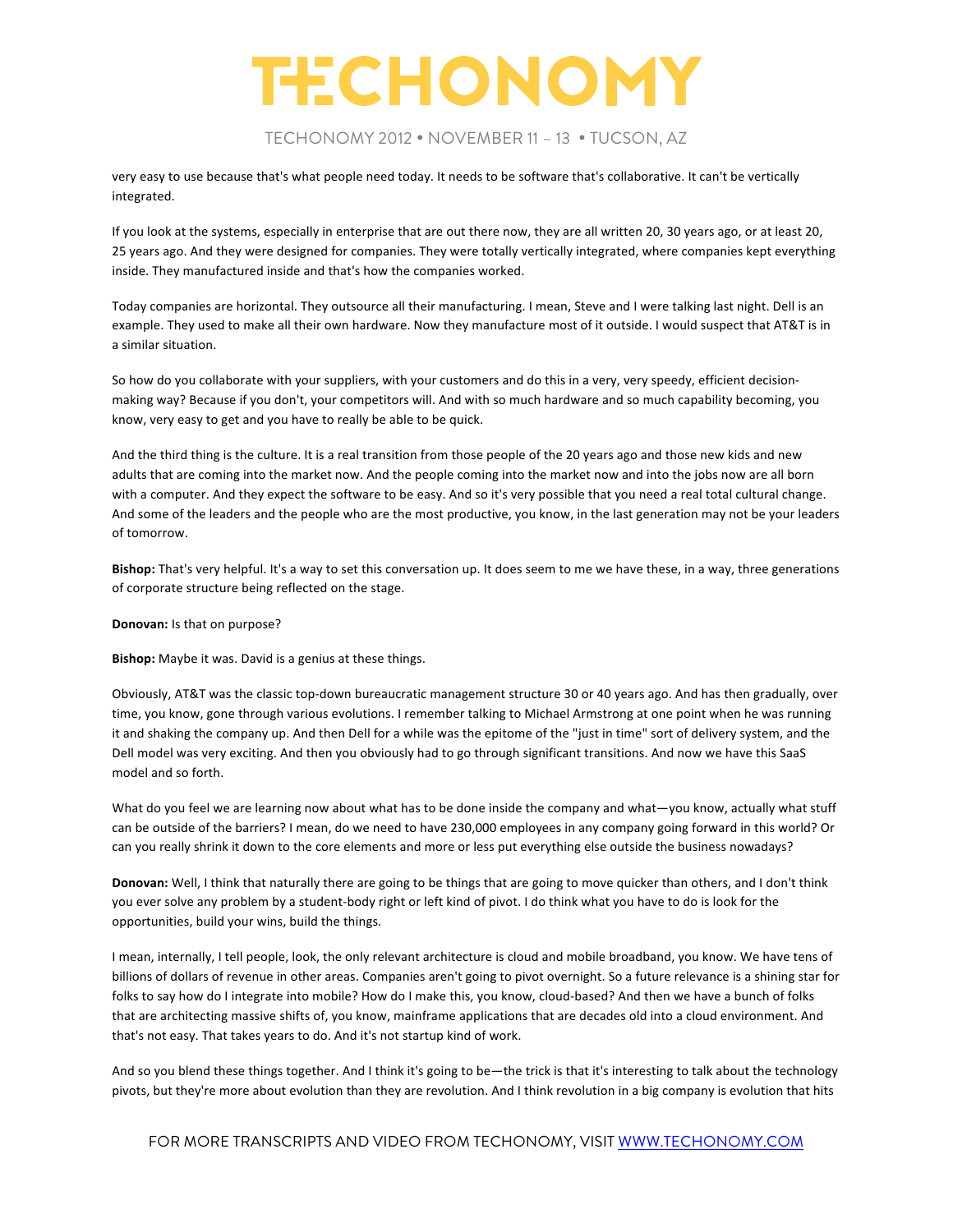### TECHONOMY 2012 • NOVEMBER 11 – 13 • TUCSON, AZ

a tipping point. And all it takes is a match in the right area at the right time to build the right success story. And then everybody wants to move faster to that thing.

And I think one of the things that I'm really delighted about that doesn't project as much externally as internally within AT&T, at our scale, we have hit that tipping point. People want to do things differently. They want to take small teams. They want to go to our foundry in Palo Alto. They want to go to our foundry in Israel. They want to go to our foundry in Plano, Texas, and they want to build a startup environment. They want to solve the whole problem end to end. They want to take the customer input. And so what we start to see as sparks here and there start to collectively become fires; and then you start to learn how to move faster, you learn how to get things done more effectively, and then all of a sudden what seemed like a really slow evolution becomes more than that.

And I think, to Sandy's point earlier, you know, part of the tipping point is the CEO. I'm really proud of the fact that right now we're a Fortune 10 company where our CEO knows what HTML5 is and knows how to describe an API. And that manifests itself into a lot less friction inside the company when you say we want to open up our network and make it easier for developers to come in and transform us. So now we have not only the internal forces there, we have now embraced the external forces.

And so we really are trying to become a platform for innovation, so that the internal innovators, the external, and the normal forces of nature all work together.

**Bishop:** But have you sat down as a leadership and really said what is going to need to stay inside AT&T as a core function of the firm and how much can we actually liberate to the cloud or whatever?

Donovan: Yeah, and I think it's so far past the traditional line of our industry and our company that it's hard to describe in a format like this.

But, really, essentially we grew up for 134 or 133 years, something in that range, where we built the services. We actually dug the ditches and we buried the cables and we lit the—so on this OSI stack, we did layer zero, layer 1, layer 2 construction stuff. And then you work your way up to the faster-moving pace.

And so if you look today, four years ago we started to architect ourselves to openness and we really were learning what an API is. But last month, we had over 6 billion API calls on our network. And on a monthly basis, that puts us up in web territory.

And so, you know, we're really making some fast changes. But, you know, it's always fits and starts.

**Bishop:** Likewise, Steve, I mean, what's the evolution now? What do you sense with the Dell model that needs to be in the company and what doesn't?

**Felice:** Well, I think the big lesson for all big companies is the speed is so much greater now that you're always going to have to be looking at the next breakthrough and how to transform. And I think our company was fortunate that we had a strategy that actually worked for about 20 years, which is kind of unusual when you think about it. But the whole "just in time" sort of model and the advance supply chain had a pretty long life.

But even we took a long time to recognize that it was starting to wane. And we had to get on our own transformational journey, which we started a few years ago. And now we have a \$20 billion portion of our business that has nothing to do with the PC. It's all about servers and storage and networking and services and putting up private clouds for companies and delivering secure environments.

So, you know, you have to be agile now. And I think this is what big companies really struggle with because you have to have an infrastructure that allows you to be agile. You know, one of the big things we sell as a company is the fact that you don't need large proprietary environments anymore. Between the cloud and standards-based computing, you can create infrastructures that are much more agile. And you need that.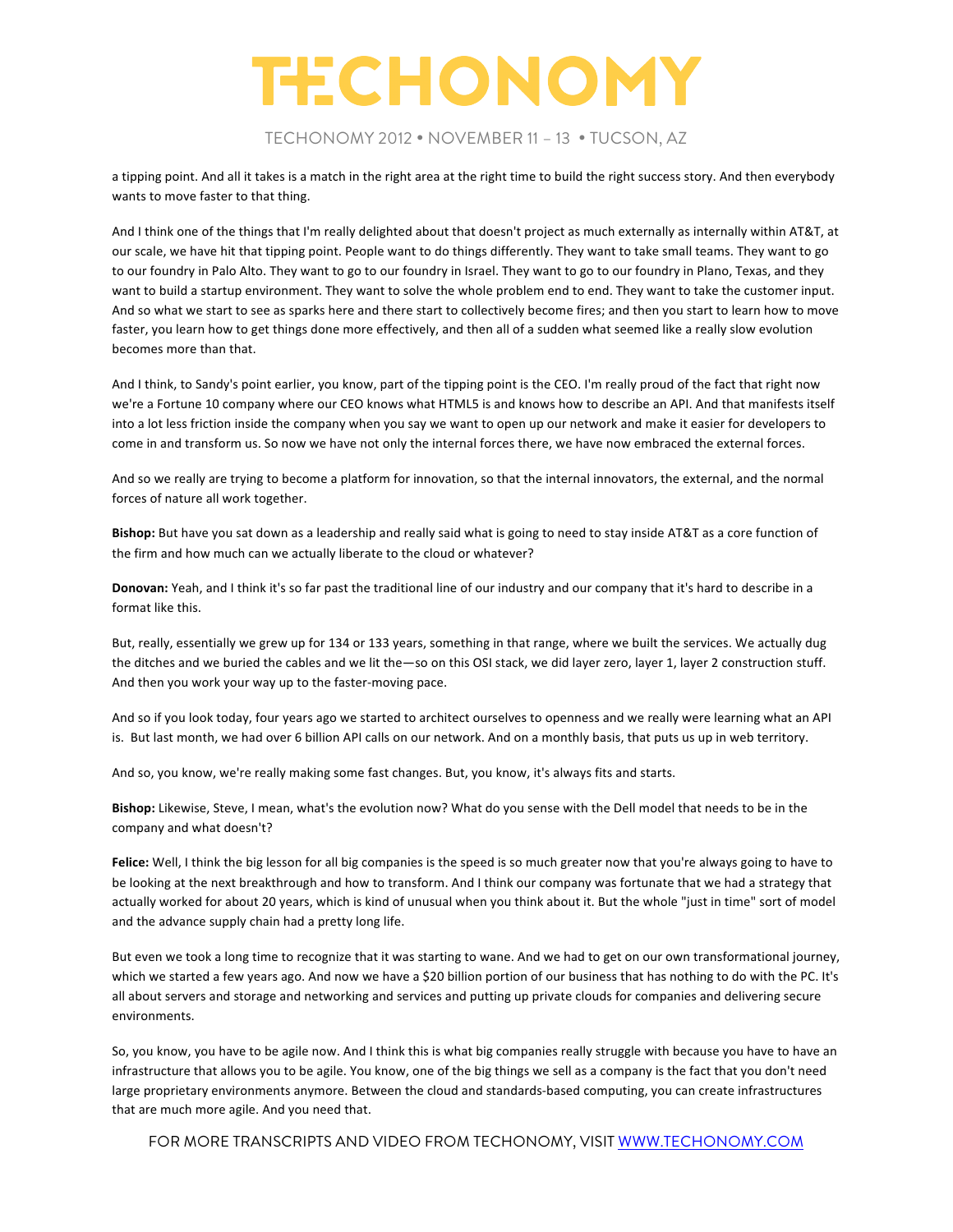#### TECHONOMY 2012 • NOVEMBER 11 – 13 • TUCSON, AZ

But I would match that from a business standpoint with a need to know what your brand is and to make sure that you preserve your brand. So this whole concept about how many employees you need and whether you crowd source and whether you outsource things, it really doesn't matter if you're able to preserve your brand. But if you're not able to preserve your brand and people forget what you really stand for because you have mishmashed this whole thing together, it's not going to work.

So it's not just go grab the cheapest thing here. You have to orchestrate this. And that's why it does have to be leader-led.

Bishop: Sandra, as you look at potential customers out there, to what extent is there a type of company that has certain characteristics that you think, "This is my actual absolute perfect client"? I mean, what are those characteristics?

Kurtzig: Clearly they are innovative and early adopters. But, you know, even the early adopters are becoming sort of, you know, passe. I mean, there are so many adopting now. I think it's a really tough situation.

**Bishop:** Actually, you are more comfortable with a firm that's lean, innovative and dynamic than the one that's just saying, "Oh, my God the world is changing and I haven't got a clue what to do and I'm going to hand it over to you sort of sound."

Kurtzig: Well, it's interesting. I guess, first of all, I am amazed by the number of Fortune 100 CIOs who are asking the question, "What do I do to transform?" I think it's very impressive. I mean, we're probably dealing with 15 of the top Fortune 100 right now. And the question is always coming from the CEO, "I know I have to transform. How do I do it? Help me with the roadmap."

And it's a very difficult roadmap because, you know, they're not going to replace their heart and lungs overnight. You know, they have systems that are coming from, you know, large vendors, the SAPs, the Oracles. They probably have, you know, in a major company like that they probably have a hundred different ERP systems and everything is tied together very loosely, but it's breaking. And a lot of the people who are supporting these old systems are either dying or retiring. And so they have a really serious issue.

So it definitely, as John said, is not going to happen overnight. But it's also, you know, on the flip side, it's a very serious paradigm shift. The last time we had a paradigm shift that was this dramatic was when companies went from mainframes to mini computers. And then I think that mini computers just sort of morphed into client server and so forth.

So I think this is the first time there's been a total paradigm shift in the last 20 years, where every single piece of software has to be rewritten that's out there. Every piece of enterprise software that was written in the client server mode has to be rewritten because the cloud SaaS model is very different. And if you don't start with a clean sheet of paper and write it natively and incorporate, I mean, I think there was a session this morning that said, "Well, there's not going to be software in the new"—well, there is still software underneath everything, you know, but it's different. You don't think of it as software. You think about enabling the power user. You think about giving the tools to the users to be able to very quickly and easily get the information out.

So it's a difficult situation. And I'm very impressed with the number of CEOs in major companies that are asking the question how do-give me a roadmap.

Bishop: It's interesting because I was struck by David's conversation yesterday with Joe Tucci and the extent to which David was obviously very skeptical when he said, "I think most CEOs get it." I mean, so do you think they do?

Kurtzig: Well, the ones that are calling us do. Okay.

**Bishop:** I guess you've got a slightly biased --

Kurtzig: So, obviously, as I said, we're going after the ones that get it because it's such a big market right now and we are sort of the only player in the cloud market that's to this extent.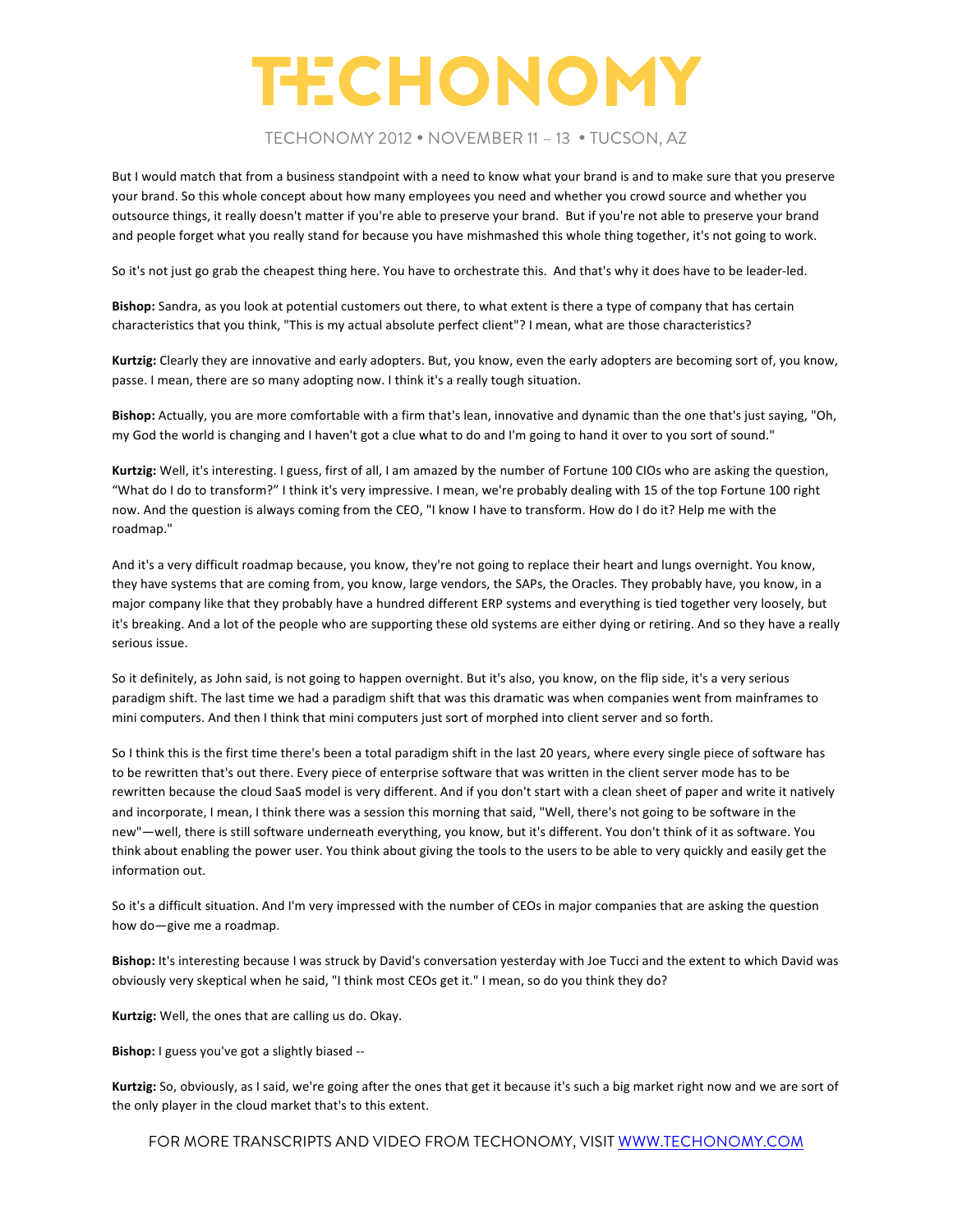TECHONOMY 2012 • NOVEMBER 11 – 13 • TUCSON, AZ

#### **Bishop:** What about you, Steve?

Felice: Well, I think you just have to judge it by behavior, and so I'd have to say no. But I don't think it's an intellectual argument. I think there are some practicalities that many CEOs are struggling to deal with. There are a lot of industries, for example, that have heavy regulations that make it very difficult to implement things like cloud computing.

So when you talk about the financial industry, when you talk about healthcare, it's not a simple decision to just say, "I'm going to put everything on the cloud."

There are also security issues which I don't think get really enough discussion. And they're getting worse, not better. And so there's a lot of reasons why people worry about—that have compliance boards and they have regulatory requirements about privacy and, you know, not letting data leak that I think they are a bit cautious.

And then I think there's the group of CEOs that really are still hierarchal and not accepting some of the newer methods.

So in my—when you talk about big companies, I think most of them are still not quite getting to the point they need to get to. On the other hand, the mid-sized businesses, the entrepreneurial firms, in any industry, not just tech, get this fully.

And that's why I think big companies really need to worry, because—because of the cloud, because of the ability to access a supply chain, a customer set, a procurement arm anywhere in the world, at any point in time, without the need for physical presence, most large companies are vulnerable to small emerging businesses. And so even though you may have these constraints at the large size, you're going to have to deal with it or you're going to find yourself looking at a whole new set of competitors that you never even thought about before.

**Donovan:** I look at it very differently. I guess I don't think the question, all due respect, is that relevant because I don't think that at the end of the day it matters. What's really powerful about this technology wave of mobile broadband and cloud in combination is that the force of it is greater than a buying unit or a decision process.

So if you look at a traditional model where the CIO has certain processes and a certain way technology gets bought, when it comes to security and business intelligence and, you know, getting productivity, business units are starting to step up and become technology purchasers.

So I think the hierarchy around this technology wave is operating differently. There's more covert operations. There's more pirated activities that will get sorted out and organized later into big initiatives.

But this one to me feels like a different kind of storm, if you will, that is really shifting how people are buying technology, whether it's ours or Steve's or Sandra's. I think it's just going to end up being something that we're going to look back on and say that certain companies got it faster than others, but I don't think there's any company out there that doesn't have pockets of this stuff going on.

**Bishop:** By "covert operation," you mean just someone down the line-

**Donovan:** Unsanctioned, I have an expense line item, I need to get an app done; I'm just going to stand it up in the cloud. I'm going to buy it as a finished service; it's going to fall on my expense item. I'm not going to call IT. I'm not going to get, you know, the authorizations and go through the schedule of authorization and get this stuff done.

And there's a whole bunch of stuff that's sitting up in clouds in all kinds of places that companies don't know because it's sitting in an experimental group here, new product development there, research over here.

And when they collectively look at it all, it's going to be like cell phones 20 years ago. It's getting expensed in all kinds of places, and then people say, "I need to pull all this together and manage it." I think that's what's going to happen.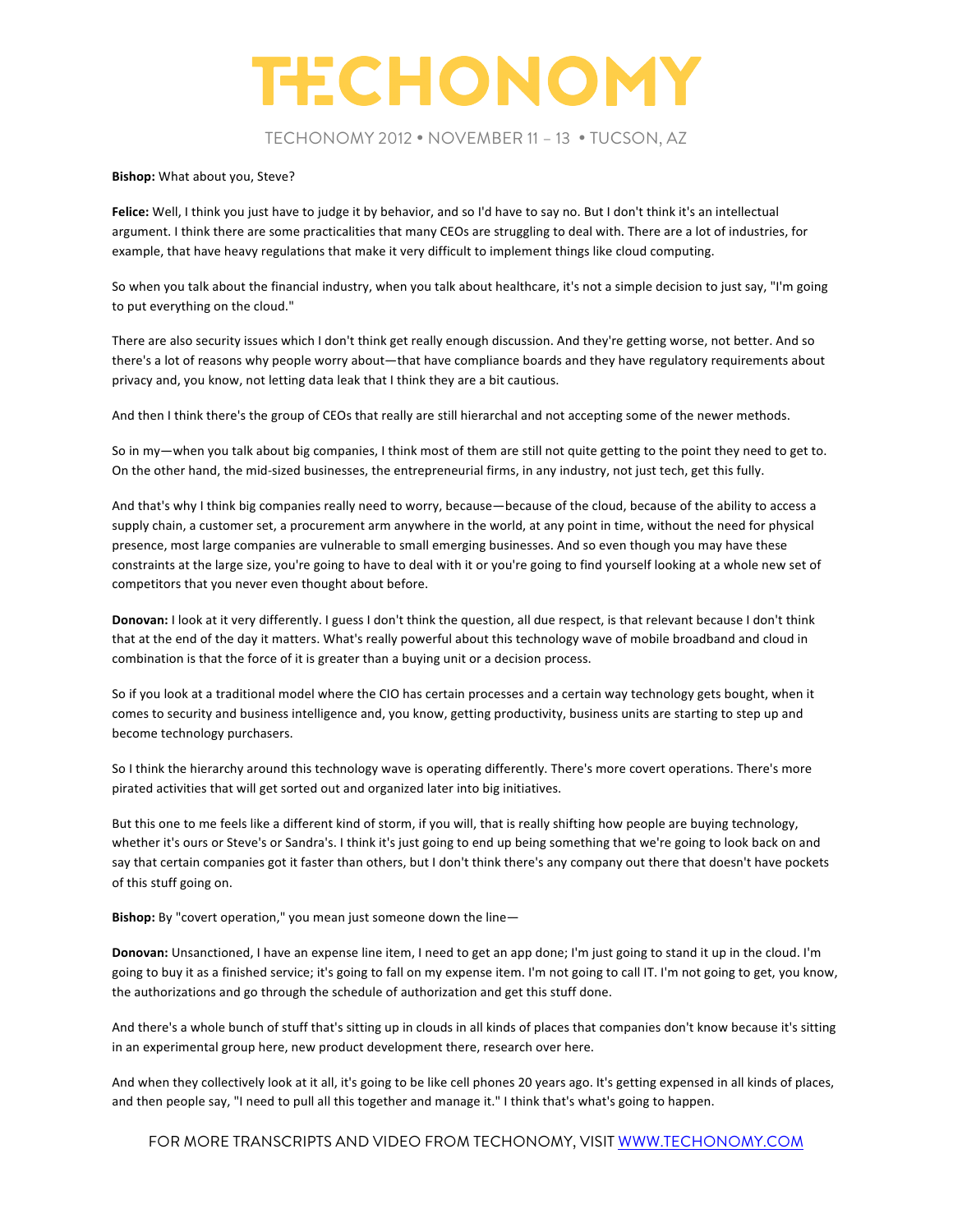

### TECHONOMY 2012 • NOVEMBER 11 – 13 • TUCSON, AZ

Felice: And that's when it's going to get real ugly.

**Bishop:** That's a pretty suboptimal path, isn't it?

Felice: It's very suboptimal.

**Donovan:** A few out there are going like this to me, don't give their secret away.

**Bishop:** But, I mean, the whole-

Felice: we actually had an amnesty period in our company where we said we'd call them customer-supported applications and we said, all right, for the next 90 days, admit what they are, nobody gets in trouble and we're going to start getting rid of them.

Bishop: Now do you think—I mean, just thinking of my own company, which is pretty small, but our IT department is a political nightmare to deal with. I mean, what are the politics of a manager that has a vision for this change with the IT department? Would the IT department presumably see this as a threat?

Donovan: Here's the challenge. I don't think it's a threat. I think that IT departments the last several years have become more efficient. Whether you are a company that's done mergers or whether it's a company that did a technology refresh and went to the cloud, they've been riding a curve of productivity that's about 4.5, 5 percent year-over-year productivity improvement. And they sit here with the big risky one that can jump that curve to 10. Why would you do that? Why would you take that kind of risk when you keep bringing home the bacon at 4.5 and 5 and everybody is kind of reasonably and consistently unhappy, right? It's not like a firestorm, we need to throw the IT department away.

You know, so you have this nice sort of trajectory and trend. And the upheaval is really hard to comprehend that I'm going to go do something transformational and take risk on to jump that to another level. And I think that's what causes them a little resistance, because there's risk in this one, just like every one.

Felice: The dilemma that a large company CIO faces is that they have a heavy portion of their cost that is somewhat fixed and they have to attack that. Most large companies spend anywhere from 60 to 75 percent of their budget on keeping the lights on. And they only spend 25 to 40 percent on strategic movement in the business. And yet everyone's asking them for new things.

So there's a couple of steps here. One is they have to get off the old proprietary platforms to free up more dollars. But then it's really a prioritization question that the business side needs to help on. And this is where you see the biggest dilemma.

And I don't really think of it as political. It's more of how do I get from point A to point B. So I have this process right now that I use to run my business. And I want to end up with this different process. Well, there's a lot of projects that the IT organization is getting asked to do to maintain that process that somebody on the business side has to say stop doing that so we can divert dollars to the future.

And so it's becoming much more collaborative now to figure this out.

Kurtzig: Yeah, I agree. I think it has been coming. It's not going to happen overnight. But there is a tipping point. And I think that it's that crack where all of a sudden your competitors are using technology and, you know, doing a better job of running their business than you are, that you say, wait a second now, you know, what am I missing here, what do I have to do to get there.

And I think that—I think it's really encouraging to me, from what I see, is the number of CEOs who are asking the question show me a roadmap. They may not be doing it quite yet, but they are certainly asking the question and they are certainly watching. And, you know, I think that is encouraging.

But I think there is going to be a break. There is a break and it's happening right now.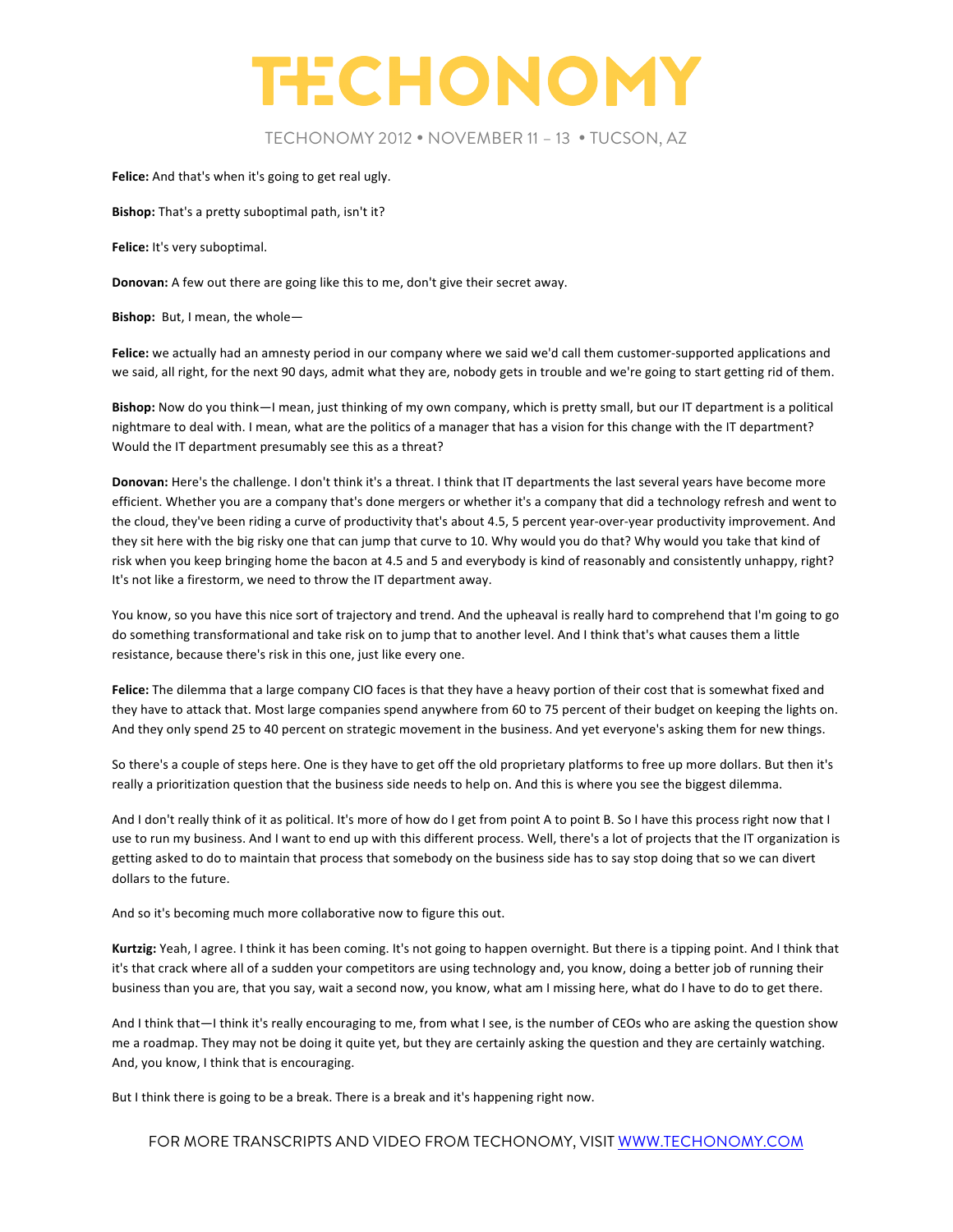### TECHONOMY 2012 • NOVEMBER 11 – 13 • TUCSON, AZ

**Felice:** The thing I do think has to happen on the IT side is there has to be a little more risk taking. So you're not going to be able to introduce new applications in the environment in the same traditional way that people are comfortable doing it. There's got to be a little more risk taking. There's got to be a little more rapid app development and trial. And that really, again, takes a strong leader on the IT side.

**Kurtzig:** I think the other-

Bishop: We have a couple of questions in the audience before we run out of time. Anyone want to jump into the conversation? Yeah, right at the front there.

Leitersdorf: Yoav Leitersdorf, YL Ventures. I was just wondering if you guys could comment maybe on the use of mobile devices, in terms of your employees using mobile, things like BY, bring your own device, etc.

**Bishop:** Yeah, I mean, the whole general point you're making.

Felice: Well, it's-you know, it's an area that has to have rapid adoption. I know for our company, you know, we have been pretty quick to put Dell.com on a phone so people could order computers. It's amazing that they'll buy computers just hitting one button on the phone.

So from a commerce standpoint, you have to be there. Inside the company, there's clearly a need to accept the fact that there's going to be multiple OS environments. iOS and Android and Windows Phone and Symbian. And you're going to have to-I think most large companies are coming to terms with the fact that they're going to have to accept that.

Our view on this is that it creates a lot of vulnerabilities in data management, in security, in device management. And so I know for us, for Dell, we're working on a platform for customers to use so they can utilize multiple devices but have it be secure.

The biggest nightmare for a CIO right now with iPads and iPhones is they can't secure the data the way they're comfortable. They can't manage the data the way they're comfortable. They can't service the devices the way they're comfortable. But there's demand for this.

So, you know, this is one reason why we're glad to see Windows 8 come up because it has an alternative that's going to be a lot more compatible with the corporate environment.

**Donovan:** We're seeing BYOD get huge, and I think that as a company, we're rolling it out for both tablets, laptops and mobile phones. We see it as an enormous tectonic shift for our industry away from corporate-responsible purchasing to individualresponsible purchasing.

And as our marketing team likes to say, it's raining tablets. So I think that's going to really be the cornerstone. And I think most CIOs are looking right now to say I can get three devices down to two, and I can shift some of the capital spend to the individual here. And that's just all goodness. It's just a question of getting those technical hurdles that Steve talked about overcome.

But I think the solutions are out there, so I think it's going to be a really big trend.

Bishop: So, unfortunately, we're pretty much out of time. So I just want to ask each of the panelists to wrap up with one piece of advice for any CEO, the number one piece of advice for the next 12 months as they are thinking about what question or what change should be front of mind for their company.

And secondly, do you think the Fortune 100 companies in 10 years' time are going to be employing more people or less inhouse than they do today because of these technological shifts.

Start with you, Sandra.